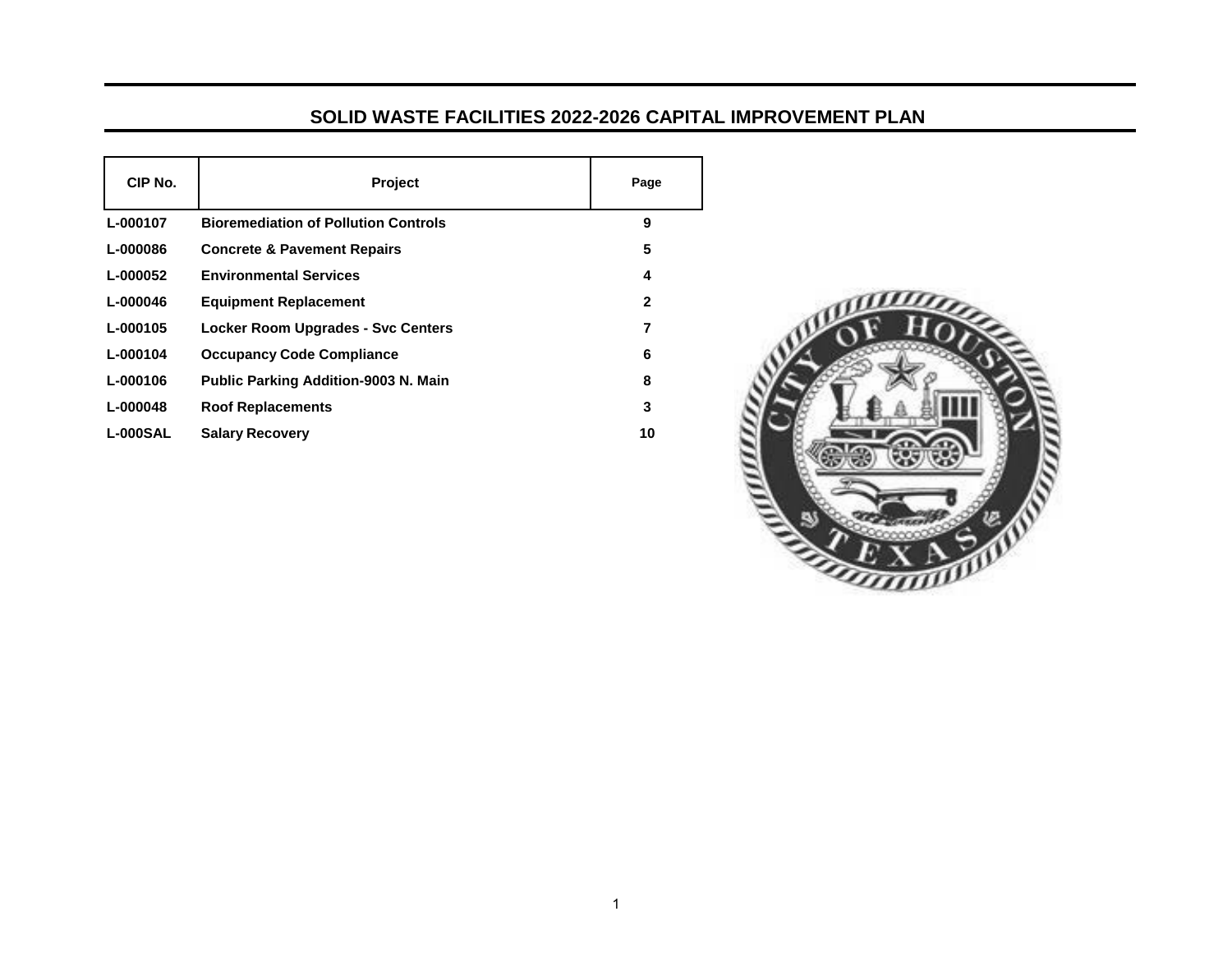| 2022-2026 CAPITAL IMPROVEMENT PLAN (\$ Thousands)                                                                         |                      | CITY OF HOUSTON - SOLID WASTE FACILITIES |                  |    |  |
|---------------------------------------------------------------------------------------------------------------------------|----------------------|------------------------------------------|------------------|----|--|
| Project: Equipment Replacement<br><b>SWD SERVICE CENTERS</b>                                                              | Project No.          |                                          | L-000046         |    |  |
| <b>Project Description</b>                                                                                                |                      |                                          |                  |    |  |
| Replace equipment and other miscellaneous materials to support                                                            |                      | <b>City Council District</b>             |                  |    |  |
| ongoing operations.                                                                                                       | Location             | <b>CITYWIDE</b>                          | Address Descr 2: |    |  |
|                                                                                                                           | Served:              | <b>CITYWIDE</b>                          | Zip Codes:       |    |  |
|                                                                                                                           | Key Map:             |                                          | Category:        |    |  |
|                                                                                                                           | Location Code: UA-00 |                                          | Sub-Category:    |    |  |
| <b>Project Justification</b>                                                                                              |                      |                                          |                  |    |  |
| Replace damaged HVAC Equipment, and missing Pollution Control<br>Monitoring Devices due to being exposed to the elements. | Units:               |                                          |                  |    |  |
|                                                                                                                           | Start Year:          |                                          |                  |    |  |
|                                                                                                                           | <b>RCC Total</b>     | \$                                       | <b>RCA Total</b> | \$ |  |

|                                                | <b>Previous</b>       |      |      |      |      |      |           | Project      |
|------------------------------------------------|-----------------------|------|------|------|------|------|-----------|--------------|
| <b>Project Allocation</b>                      | <b>Appropriations</b> | 2022 | 2023 | 2024 | 2025 | 2026 | 2022-2026 | <b>Total</b> |
| Planning                                       |                       |      |      |      |      |      |           |              |
| Acquisition-Land                               |                       |      |      |      |      |      |           |              |
| Design                                         |                       |      |      |      |      |      |           |              |
| Construction                                   |                       |      |      |      |      |      |           |              |
| <b>Equipment Acquisition</b>                   |                       |      | 92   |      |      |      | 92        | 92           |
| Salary Recovery                                |                       |      |      |      |      |      |           |              |
| Other                                          |                       |      |      |      |      |      |           |              |
| <b>Total Allocation</b>                        |                       |      | 92   |      |      |      | 92        | 92           |
| <b>Source of Funds</b>                         |                       |      |      |      |      |      |           |              |
| 1800 - Equipment Acquisition Consolidated Fund |                       |      | 92   |      |      |      | 92        | 92           |
| <b>Total Funds</b>                             |                       |      | 92   |      |      |      | 92        | 92           |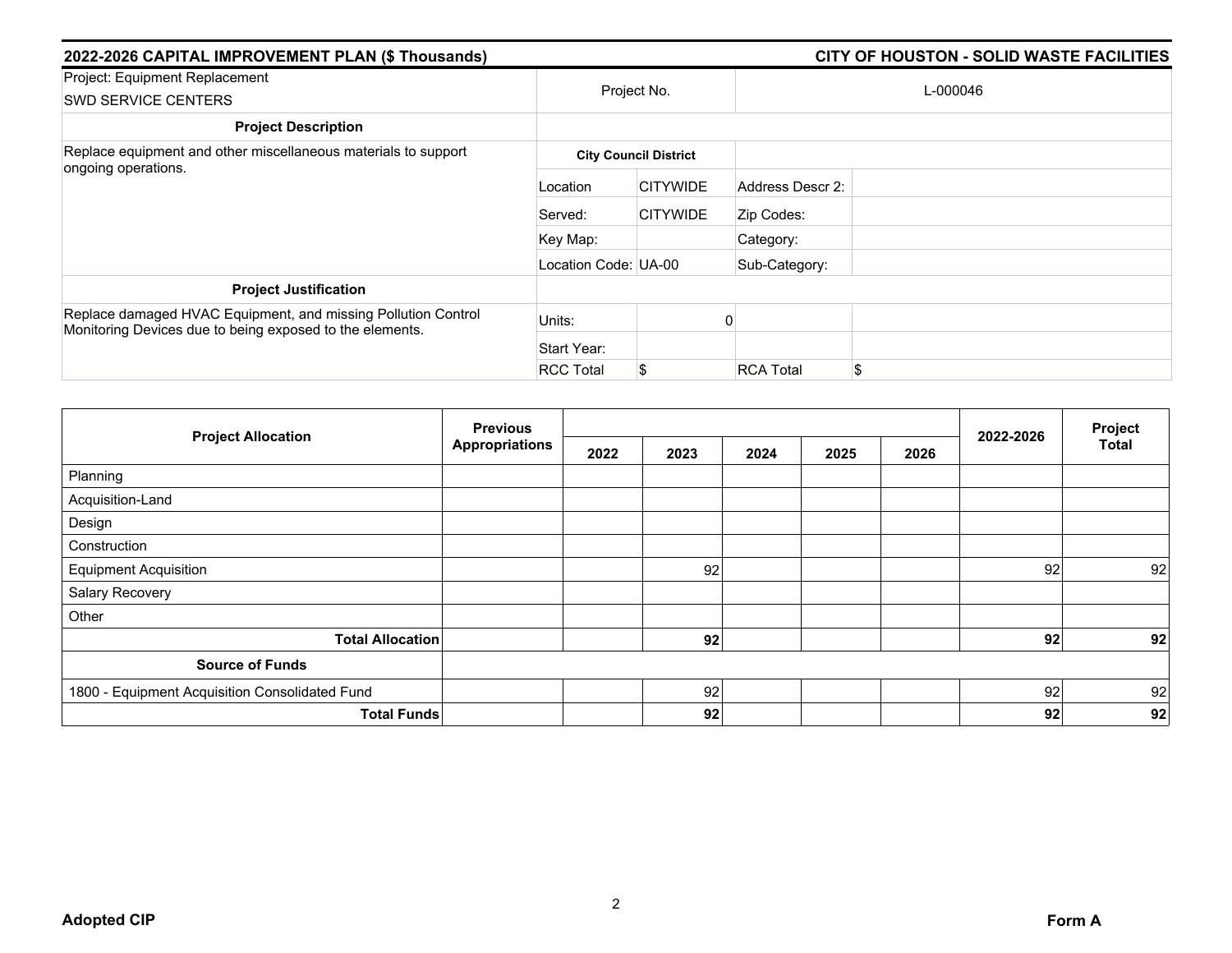| 2022-2026 CAPITAL IMPROVEMENT PLAN (\$ Thousands)                                                                                                                                                                                            |                      | <b>CITY OF HOUSTON - SOLID WASTE FACILITIES</b> |                  |          |
|----------------------------------------------------------------------------------------------------------------------------------------------------------------------------------------------------------------------------------------------|----------------------|-------------------------------------------------|------------------|----------|
| Project: Roof Replacements<br><b>SWD SERVICE CENTERS</b>                                                                                                                                                                                     | Project No.          |                                                 |                  | L-000048 |
| <b>Project Description</b>                                                                                                                                                                                                                   |                      |                                                 |                  |          |
| Due to the nature of the damage and the age of the roof systems,<br>repairs are to be provided as partial roof coatings for metal roofs<br>and/or partial roof replacements for built up roofs to prevent                                    |                      | <b>City Council District</b>                    |                  |          |
|                                                                                                                                                                                                                                              | Location             | C, H, K                                         | Address Descr 2: |          |
| further damage to the building.                                                                                                                                                                                                              | Served:              | <b>CITYWIDE</b>                                 | Zip Codes:       |          |
|                                                                                                                                                                                                                                              | Key Map:             |                                                 | Category:        |          |
|                                                                                                                                                                                                                                              | Location Code: UA-00 |                                                 | Sub-Category:    |          |
| <b>Project Justification</b>                                                                                                                                                                                                                 |                      |                                                 |                  |          |
| Due to the nature of the damage and the age of the roof systems,<br>repairs are to be provided as partial roof coatings for metal roofs<br>and/or partial roof replacements for built up roofs to prevent<br>further damage to the building. | Units:               |                                                 |                  |          |
|                                                                                                                                                                                                                                              | Start Year:          | 2021                                            |                  |          |
|                                                                                                                                                                                                                                              | <b>RCC Total</b>     |                                                 | <b>RCA Total</b> | \$       |

|                                                 | <b>Previous</b>       |      |      |      |      |      |           | Project |
|-------------------------------------------------|-----------------------|------|------|------|------|------|-----------|---------|
| <b>Project Allocation</b>                       | <b>Appropriations</b> | 2022 | 2023 | 2024 | 2025 | 2026 | 2022-2026 | Total   |
| Planning                                        |                       |      |      |      |      |      |           |         |
| Acquisition-Land                                |                       |      |      |      |      |      |           |         |
| Design                                          | 6                     |      |      |      |      |      |           | 6       |
| Construction                                    | 1,157                 | 240  | 268  |      |      |      | 508       | 1,665   |
| <b>Equipment Acquisition</b>                    |                       |      |      |      |      |      |           |         |
| Salary Recovery                                 |                       |      |      |      |      |      |           |         |
| Other                                           |                       |      |      |      |      |      |           |         |
| <b>Total Allocation</b>                         | 1,163                 | 240  | 268  |      |      |      | 508       | 1,671   |
| <b>Source of Funds</b>                          |                       |      |      |      |      |      |           |         |
| 4039 - Misc Cap. Projects/Acquisitions CP Ser E | 796                   |      |      |      |      |      |           | 796     |
| 4503 - Solid Waste Consolidated Construction Fd | 367                   | 240  | 268  |      |      |      | 508       | 875     |
| <b>Total Funds</b>                              | 1,163                 | 240  | 268  |      |      |      | 508       | 1,671   |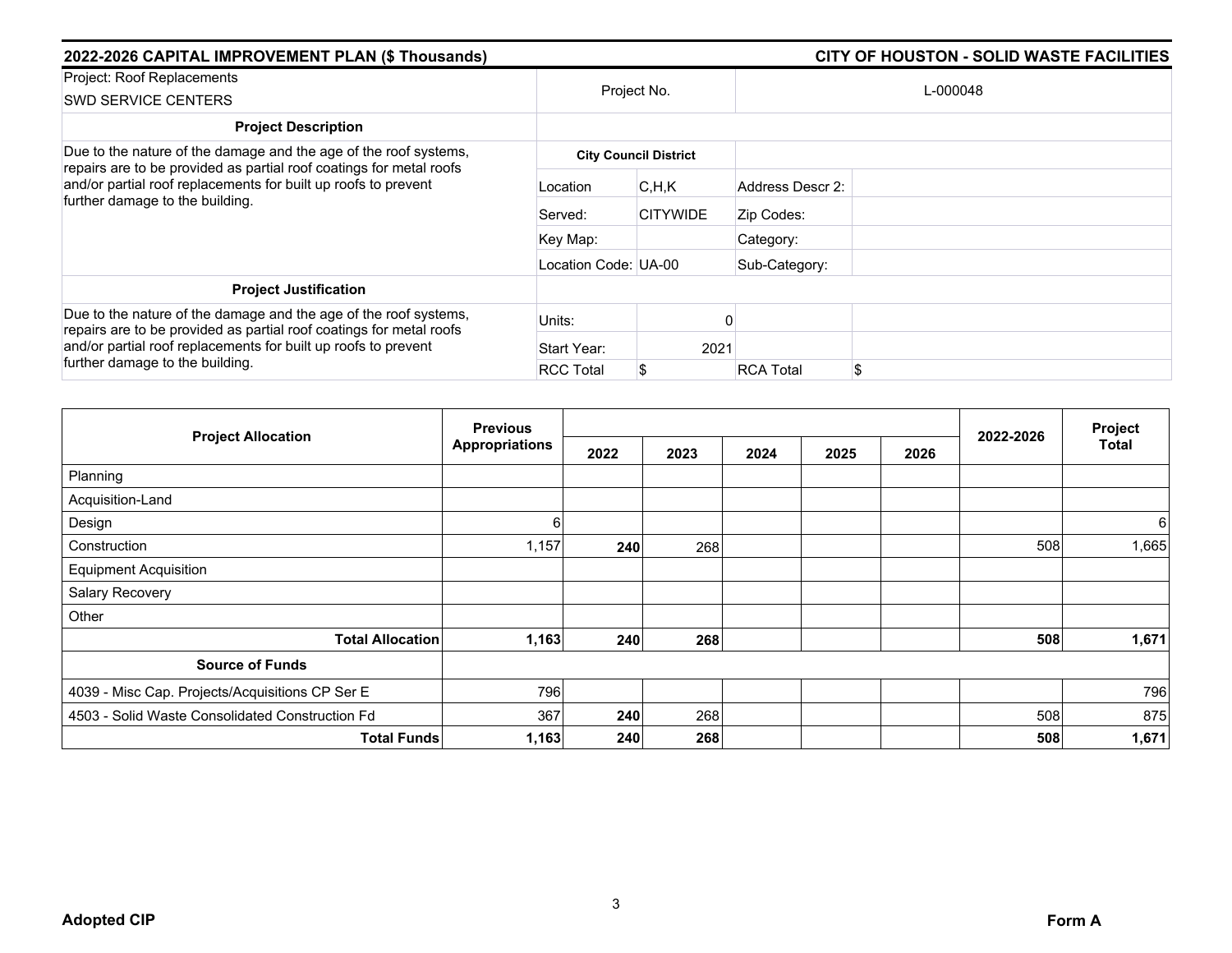| 2022-2026 CAPITAL IMPROVEMENT PLAN (\$ Thousands)                                                                                    |                      | <b>CITY OF HOUSTON - SOLID WASTE FACILITIES</b> |                  |          |
|--------------------------------------------------------------------------------------------------------------------------------------|----------------------|-------------------------------------------------|------------------|----------|
| Project: Environmental Services<br>VARIOUS LOCATIONS                                                                                 | Project No.          |                                                 |                  | L-000052 |
| <b>Project Description</b>                                                                                                           |                      |                                                 |                  |          |
| Provide environmental related services to support departmental                                                                       |                      | <b>City Council District</b>                    |                  |          |
| missions and objectives. Services include abatement/remediation of<br>asbestos, lead, indoor air, contaminated soil and groundwater, | Location             | <b>VARIOUS</b>                                  | Address Descr 2: |          |
| underground storage tank removal and replacement, and demolitions.                                                                   | Served:              | <b>VARIOUS</b>                                  | Zip Codes:       |          |
|                                                                                                                                      | Key Map:             |                                                 | Category:        |          |
|                                                                                                                                      | Location Code: UA-00 |                                                 | Sub-Category:    |          |
| <b>Project Justification</b>                                                                                                         |                      |                                                 |                  |          |
| Department is required to comply with environmental permits in order<br>to continue to operate and maintain mission objectives.      | Units:               |                                                 |                  |          |
|                                                                                                                                      | Start Year:          | 2021                                            |                  |          |
|                                                                                                                                      | <b>RCC Total</b>     | S                                               | <b>RCA Total</b> |          |

|                                                 | <b>Previous</b>       |      |      |      |      |      |           | Project      |
|-------------------------------------------------|-----------------------|------|------|------|------|------|-----------|--------------|
| <b>Project Allocation</b>                       | <b>Appropriations</b> | 2022 | 2023 | 2024 | 2025 | 2026 | 2022-2026 | <b>Total</b> |
| Planning                                        |                       |      |      |      |      |      |           |              |
| Acquisition-Land                                |                       |      |      |      |      |      |           |              |
| Design                                          | 287                   |      |      |      |      |      |           | 287          |
| Construction                                    | 2,287                 | 434  | 100  | 200  | 200  | 200  | 1,134     | 3,421        |
| <b>Equipment Acquisition</b>                    | 8                     |      |      |      |      |      |           | 8            |
| Salary Recovery                                 |                       |      |      |      |      |      |           |              |
| Other                                           |                       |      |      |      |      |      |           |              |
| <b>Total Allocation</b>                         | 2,582                 | 434  | 100  | 200  | 200  | 200  | 1,134     | 3,716        |
| <b>Source of Funds</b>                          |                       |      |      |      |      |      |           |              |
| 4503 - Solid Waste Consolidated Construction Fd | 2,582                 | 434  |      |      |      |      | 434       | 3,016        |
| <b>Future Bond Election</b>                     |                       |      | 100  | 200  | 200  | 200  | 700       | 700          |
| <b>Total Funds</b>                              | 2,582                 | 434  | 100  | 200  | 200  | 200  | 1,134     | 3,716        |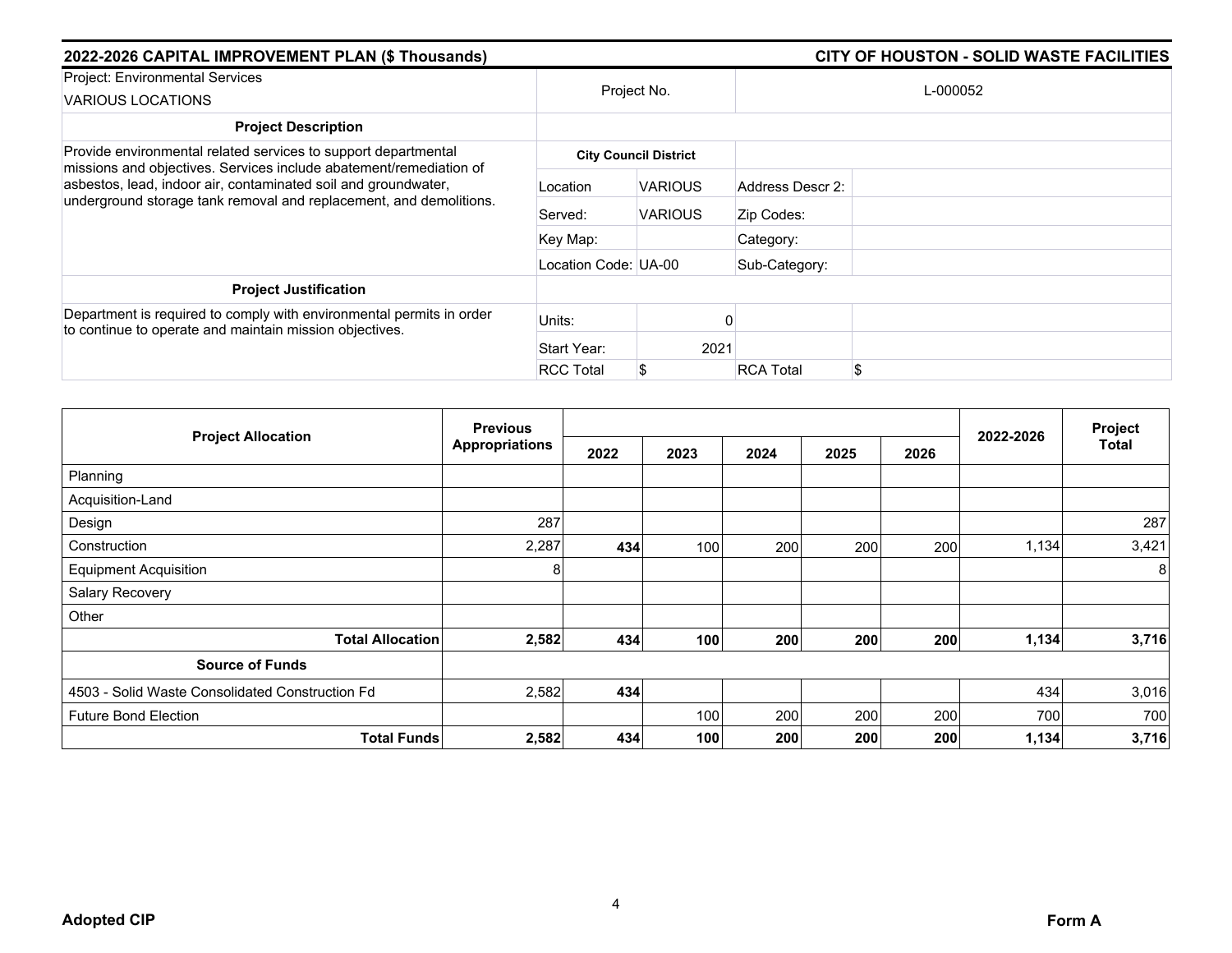| 2022-2026 CAPITAL IMPROVEMENT PLAN (\$ Thousands)                                                                                                                                                            |                      |                              | CITY OF HOUSTON - SOLID WASTE FACILITIES |          |  |  |  |
|--------------------------------------------------------------------------------------------------------------------------------------------------------------------------------------------------------------|----------------------|------------------------------|------------------------------------------|----------|--|--|--|
| Project: Concrete & Pavement Repairs<br>CITYWIDE -NE/SW/NW/SE SWMD SVC CENTERS                                                                                                                               | Project No.          |                              |                                          | L-000086 |  |  |  |
| <b>Project Description</b>                                                                                                                                                                                   |                      |                              |                                          |          |  |  |  |
| Repair failing concrete pavement and maintain concrete joints to<br>ensure continuous functions. Given the heavy vehicles at the service<br>centers and depositories, this provides preventative maintenance |                      | <b>City Council District</b> |                                          |          |  |  |  |
|                                                                                                                                                                                                              | Location             | <b>VARIOUS</b>               | Address Descr 2:                         |          |  |  |  |
| of the driveways.                                                                                                                                                                                            | Served:              | <b>VARIOUS</b>               | Zip Codes:                               |          |  |  |  |
|                                                                                                                                                                                                              | Key Map:             |                              | Category:                                |          |  |  |  |
|                                                                                                                                                                                                              | Location Code: UA-00 |                              | Sub-Category:                            |          |  |  |  |
| <b>Project Justification</b>                                                                                                                                                                                 |                      |                              |                                          |          |  |  |  |
| Failure to maintain concrete pavements prevents the department from<br>meeting its mission efficiently and vehicles will not be able to                                                                      | Units:               |                              |                                          |          |  |  |  |
| traverse on service center parking pavements without puncturing                                                                                                                                              | Start Year:          | 2021                         |                                          |          |  |  |  |
| tires. The pavement could deteriorate beyond point of repair,<br>requiring total replacement.                                                                                                                | <b>RCC Total</b>     |                              | <b>RCA Total</b>                         |          |  |  |  |

|                                                 |                       |      |      |  |              |  | Project   |              |
|-------------------------------------------------|-----------------------|------|------|--|--------------|--|-----------|--------------|
| <b>Project Allocation</b>                       | <b>Appropriations</b> | 2022 | 2023 |  | 2024<br>2025 |  | 2022-2026 | <b>Total</b> |
| Planning                                        |                       |      |      |  |              |  |           |              |
| Acquisition-Land                                |                       |      |      |  |              |  |           |              |
| Design                                          | 14                    |      |      |  |              |  |           | 14           |
| Construction                                    | 903                   | 348  |      |  |              |  | 348       | 1,251        |
| <b>Equipment Acquisition</b>                    |                       |      |      |  |              |  |           |              |
| Salary Recovery                                 |                       |      |      |  |              |  |           |              |
| Other                                           |                       |      |      |  |              |  |           |              |
| <b>Total Allocation</b>                         | 917                   | 348  |      |  |              |  | 348       | 1,265        |
| <b>Source of Funds</b>                          |                       |      |      |  |              |  |           |              |
| 4503 - Solid Waste Consolidated Construction Fd | 917                   | 348  |      |  |              |  | 348       | 1,265        |
| <b>Total Funds</b>                              | 917                   | 348  |      |  |              |  | 348       | 1,265        |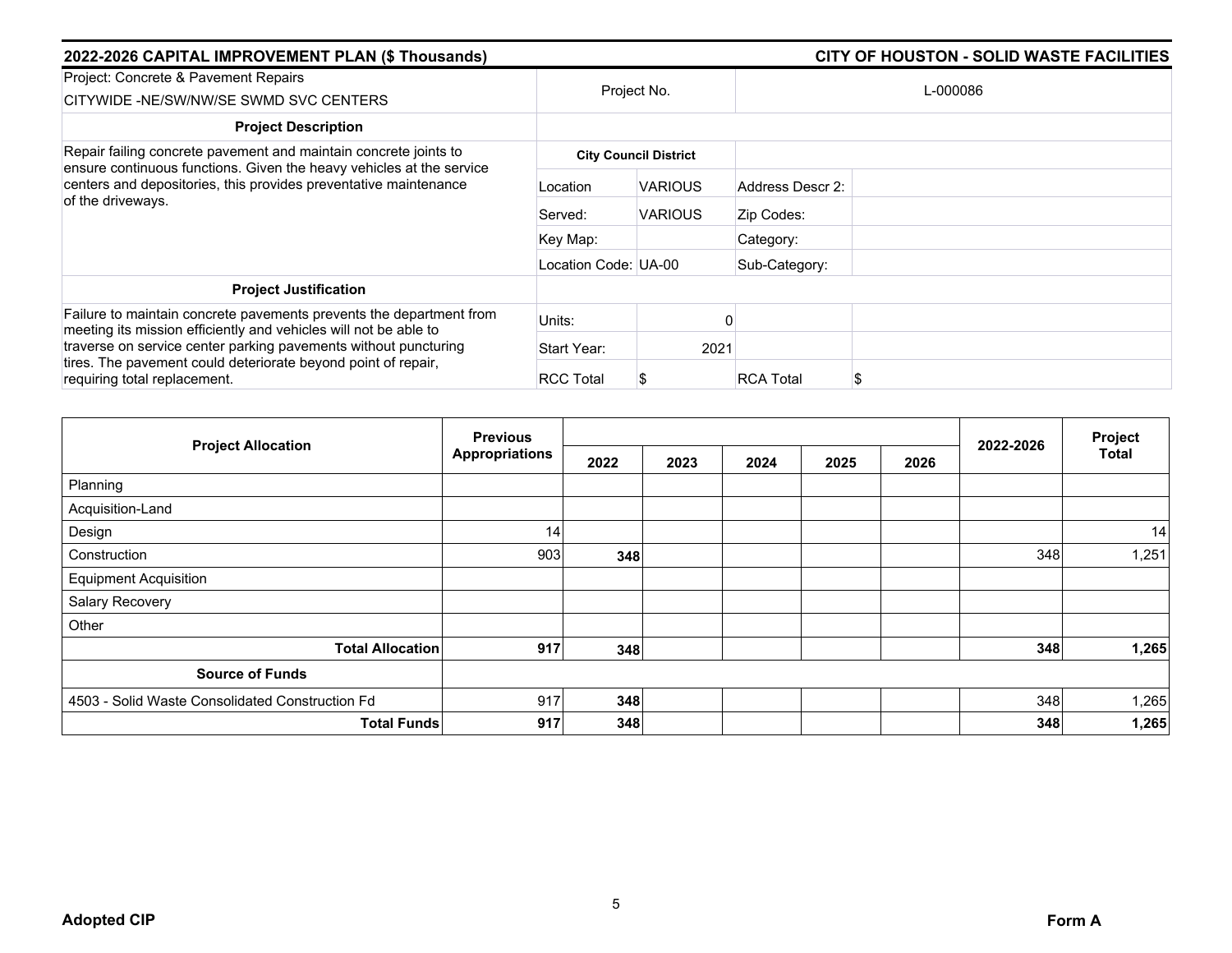| 2022-2026 CAPITAL IMPROVEMENT PLAN (\$ Thousands)                                                                                                                                                        |                      |                              | <b>CITY OF HOUSTON - SOLID WASTE FACILITIES</b> |          |
|----------------------------------------------------------------------------------------------------------------------------------------------------------------------------------------------------------|----------------------|------------------------------|-------------------------------------------------|----------|
| Project: Occupancy Code Compliance<br><b>SWD SERVICE CENTERS</b>                                                                                                                                         | Project No.          |                              |                                                 | L-000104 |
| <b>Project Description</b>                                                                                                                                                                               |                      |                              |                                                 |          |
| Modifications, repairs, corrections needed to comply with the                                                                                                                                            |                      | <b>City Council District</b> |                                                 |          |
| current building occupancy codes.                                                                                                                                                                        | Location             | <b>VARIOUS</b>               | Address Descr 2:                                |          |
|                                                                                                                                                                                                          | Served:              | <b>VARIOUS</b>               | Zip Codes:                                      |          |
|                                                                                                                                                                                                          | Key Map:             |                              | Category:                                       |          |
|                                                                                                                                                                                                          | Location Code: UA-00 |                              | Sub-Category:                                   |          |
| <b>Project Justification</b>                                                                                                                                                                             |                      |                              |                                                 |          |
| The City's occupancy group cited department facilities for failure<br>to comply with current occupancy codes, which if not brought up to<br>compliance may cause a facility to be temporarily shut down. | Units:               |                              |                                                 |          |
|                                                                                                                                                                                                          | Start Year:          | 2021                         |                                                 |          |
|                                                                                                                                                                                                          | <b>RCC Total</b>     | \$                           | <b>RCA Total</b>                                | \$       |

| <b>Previous</b>                                 |                       |      |      |      |      |      |           | Project      |
|-------------------------------------------------|-----------------------|------|------|------|------|------|-----------|--------------|
| <b>Project Allocation</b>                       | <b>Appropriations</b> | 2022 | 2023 | 2024 | 2025 | 2026 | 2022-2026 | <b>Total</b> |
| Planning                                        |                       |      |      |      |      |      |           |              |
| Acquisition-Land                                |                       |      |      |      |      |      |           |              |
| Design                                          |                       |      |      |      |      |      |           |              |
| Construction                                    | 330                   | 110  | 110  |      |      |      | 221       | 551          |
| <b>Equipment Acquisition</b>                    |                       |      |      |      |      |      |           |              |
| Salary Recovery                                 |                       |      |      |      |      |      |           |              |
| Other                                           |                       |      |      |      |      |      |           |              |
| <b>Total Allocation</b>                         | 330                   | 110  | 110  |      |      |      | 221       | 551          |
| <b>Source of Funds</b>                          |                       |      |      |      |      |      |           |              |
| 4503 - Solid Waste Consolidated Construction Fd | 330                   | 110  | 110  |      |      |      | 221       | 551          |
| <b>Total Funds</b>                              | 330                   | 110  | 110  |      |      |      | 221       | 551          |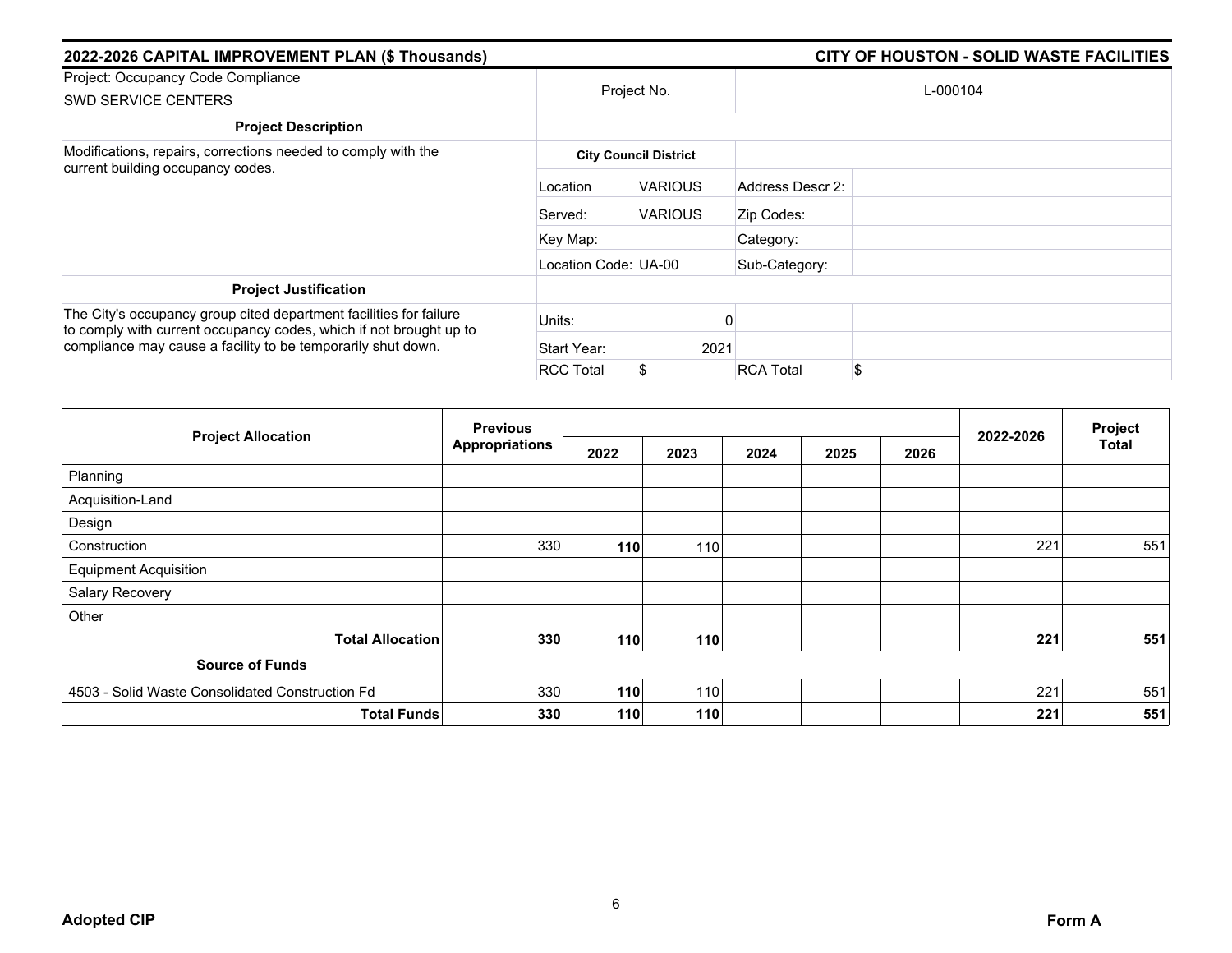| 2022-2026 CAPITAL IMPROVEMENT PLAN (\$ Thousands)                                                                                                                                                                                                            | CITY OF HOUSTON - SOLID WASTE FACILITIES |                              |                  |          |  |
|--------------------------------------------------------------------------------------------------------------------------------------------------------------------------------------------------------------------------------------------------------------|------------------------------------------|------------------------------|------------------|----------|--|
| Project: Locker Room Upgrades - Svc Centers<br><b>SWD SERVICE CENTERS</b>                                                                                                                                                                                    | Project No.                              |                              |                  | L-000105 |  |
| <b>Project Description</b>                                                                                                                                                                                                                                   |                                          |                              |                  |          |  |
| New interior paint, locker replacements and associated code<br>compliance of the facilities and restrooms at several neighborhood<br>depository centers and environmental service centers.                                                                   |                                          | <b>City Council District</b> |                  |          |  |
|                                                                                                                                                                                                                                                              | Location                                 | <b>VARIOUS</b>               | Address Descr 2: |          |  |
|                                                                                                                                                                                                                                                              | Served:                                  | <b>VARIOUS</b>               | Zip Codes:       |          |  |
|                                                                                                                                                                                                                                                              | Key Map:                                 |                              | Category:        |          |  |
|                                                                                                                                                                                                                                                              | Location Code: UA-00                     |                              | Sub-Category:    |          |  |
| <b>Project Justification</b>                                                                                                                                                                                                                                 |                                          |                              |                  |          |  |
| Locker rooms at the SWD service centers need upgrade as it has been<br>nearly 20 years since they were constructed. The original design of<br>the restrooms didn't accommodate female staff, therefore<br>adjustments for female staff will be made as well. | Units:                                   |                              |                  |          |  |
|                                                                                                                                                                                                                                                              | Start Year:                              | 2021                         |                  |          |  |
|                                                                                                                                                                                                                                                              | <b>RCC Total</b>                         |                              | <b>RCA Total</b> | \$       |  |

| <b>Project Allocation</b>                       | <b>Previous</b>       |      |      |      | Project |      |           |              |
|-------------------------------------------------|-----------------------|------|------|------|---------|------|-----------|--------------|
|                                                 | <b>Appropriations</b> | 2022 | 2023 | 2024 | 2025    | 2026 | 2022-2026 | <b>Total</b> |
| Planning                                        |                       |      |      |      |         |      |           |              |
| Acquisition-Land                                |                       |      |      |      |         |      |           |              |
| Design                                          | 40                    |      |      |      |         |      |           | 40           |
| Construction                                    | 212                   | 212  | 42   |      |         |      | 255       | 467          |
| <b>Equipment Acquisition</b>                    |                       |      |      |      |         |      |           |              |
| Salary Recovery                                 |                       |      |      |      |         |      |           |              |
| Other                                           |                       |      |      |      |         |      |           |              |
| <b>Total Allocation</b>                         | 252                   | 212  | 42   |      |         |      | 255       | 507          |
| <b>Source of Funds</b>                          |                       |      |      |      |         |      |           |              |
| 4503 - Solid Waste Consolidated Construction Fd | 252                   | 212  | 42   |      |         |      | 255       | 507          |
| <b>Total Funds</b>                              | 252                   | 212  | 42   |      |         |      | 255       | 507          |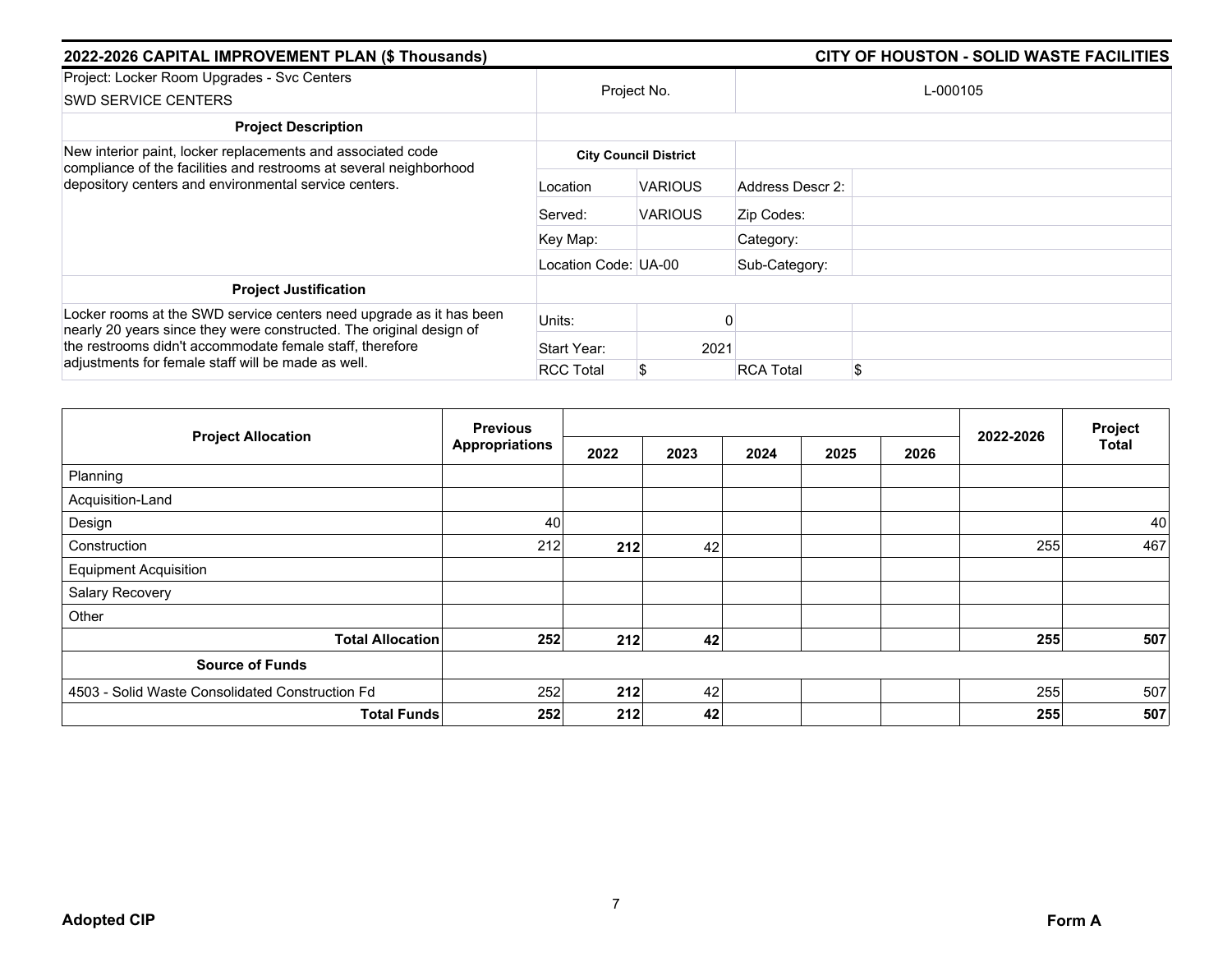| 2022-2026 CAPITAL IMPROVEMENT PLAN (\$ Thousands)                                                                                                                                       |                      | <b>CITY OF HOUSTON - SOLID WASTE FACILITIES</b> |                  |       |  |  |
|-----------------------------------------------------------------------------------------------------------------------------------------------------------------------------------------|----------------------|-------------------------------------------------|------------------|-------|--|--|
| Project: Public Parking Addition-9003 N. Main<br>9003 N. MAIN STREET                                                                                                                    | Project No.          |                                                 | L-000106         |       |  |  |
| <b>Project Description</b>                                                                                                                                                              |                      |                                                 |                  |       |  |  |
| The construction of an additional 60 parking spaces and repair of<br>the existing parking lot surfaces will significantly increase<br>parking capacity at this location.                |                      | <b>City Council District</b>                    |                  |       |  |  |
|                                                                                                                                                                                         | Location             | H                                               | Address Descr 2: |       |  |  |
|                                                                                                                                                                                         | Served:              | Н                                               | Zip Codes:       | 77022 |  |  |
|                                                                                                                                                                                         | Key Map:             |                                                 | Category:        |       |  |  |
|                                                                                                                                                                                         | Location Code: UA-00 |                                                 | Sub-Category:    |       |  |  |
| <b>Project Justification</b>                                                                                                                                                            |                      |                                                 |                  |       |  |  |
| There is insufficient parking for onsite community center (capacity<br>of 50) while only 15-25 spaces are available depending on storage<br>lot utilization of the same parking spaces. | Units:               |                                                 |                  |       |  |  |
|                                                                                                                                                                                         | Start Year:          |                                                 |                  |       |  |  |
|                                                                                                                                                                                         | <b>RCC Total</b>     | S.                                              | <b>RCA Total</b> | \$    |  |  |

| <b>Project Allocation</b>                       | <b>Previous</b>       |      |      |      | Project |      |           |              |
|-------------------------------------------------|-----------------------|------|------|------|---------|------|-----------|--------------|
|                                                 | <b>Appropriations</b> | 2022 | 2023 | 2024 | 2025    | 2026 | 2022-2026 | <b>Total</b> |
| Planning                                        |                       |      |      |      |         |      |           |              |
| Acquisition-Land                                |                       |      |      |      |         |      |           |              |
| Design                                          |                       |      |      |      |         |      |           |              |
| Construction                                    |                       |      | 48   | 571  |         |      | 619       | 619          |
| <b>Equipment Acquisition</b>                    |                       |      |      |      |         |      |           |              |
| Salary Recovery                                 |                       |      |      |      |         |      |           |              |
| Other                                           |                       |      |      |      |         |      |           |              |
| <b>Total Allocation</b>                         |                       |      | 48   | 571  |         |      | 619       | 619          |
| <b>Source of Funds</b>                          |                       |      |      |      |         |      |           |              |
| 4503 - Solid Waste Consolidated Construction Fd |                       |      | 48   | 571  |         |      | 619       | 619          |
|                                                 | <b>Total Funds</b>    |      | 48   | 571  |         |      | 619       | 619          |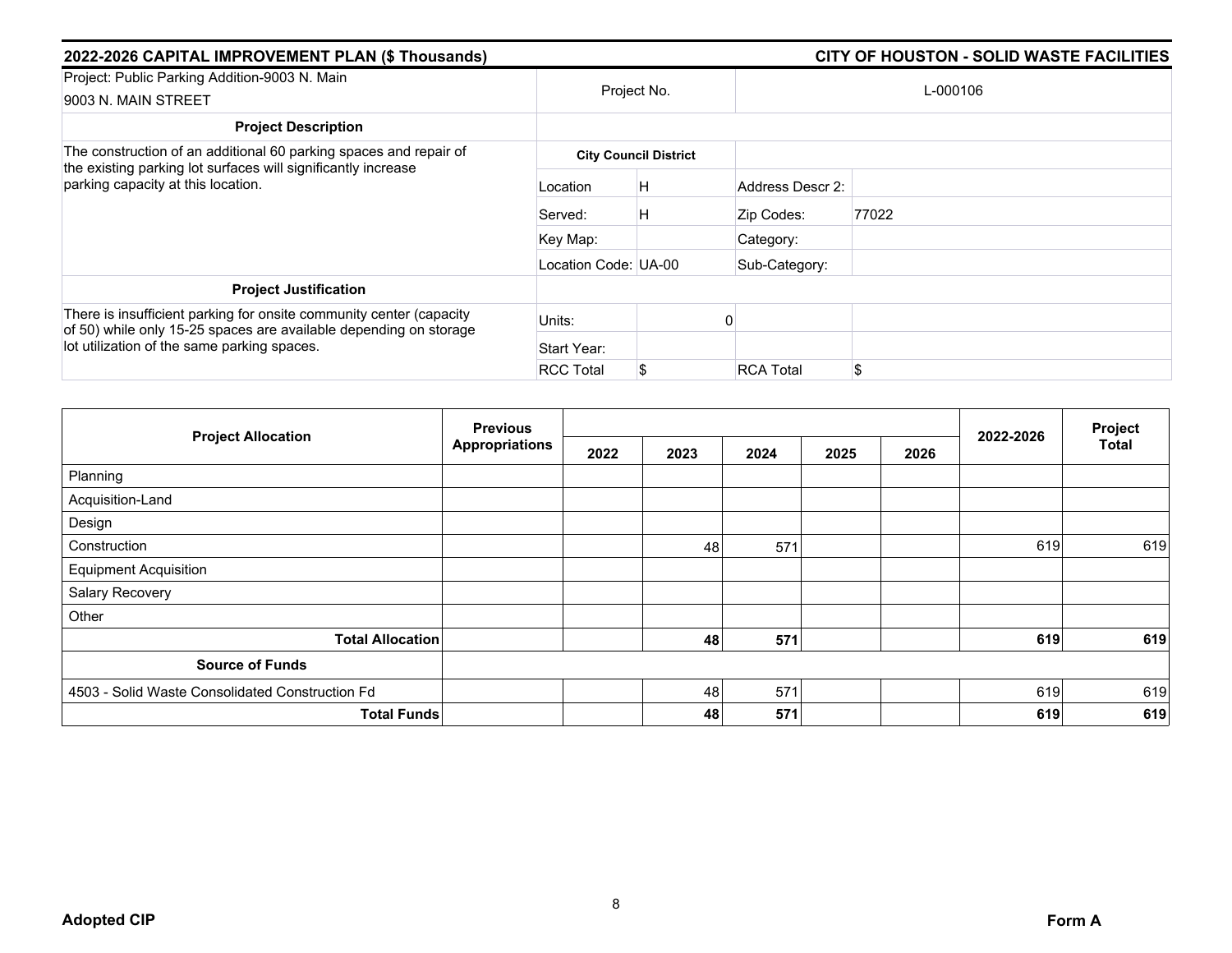| 2022-2026 CAPITAL IMPROVEMENT PLAN (\$ Thousands)                                                                                                                                                                                                                                                                                                                   |                      |                              |                  | <b>CITY OF HOUSTON - SOLID WASTE FACILITIES</b> |  |  |  |
|---------------------------------------------------------------------------------------------------------------------------------------------------------------------------------------------------------------------------------------------------------------------------------------------------------------------------------------------------------------------|----------------------|------------------------------|------------------|-------------------------------------------------|--|--|--|
| Project: Bioremediation of Pollution Controls<br>VARIOUS LOCATIONS                                                                                                                                                                                                                                                                                                  | Project No.          |                              | L-000107         |                                                 |  |  |  |
| <b>Project Description</b>                                                                                                                                                                                                                                                                                                                                          |                      |                              |                  |                                                 |  |  |  |
| Use In-Situ Bioremediation, a method of Bioremediation occurring at<br>the site of contamination, to eliminate contaminants. This method<br>is an engineered technology that modifies environmental conditions<br>(physical, chemical, biochemical or microbiological) to encourage<br>microorganisms to destroy or detoxify organic and inorganic<br>contaminants. |                      | <b>City Council District</b> |                  |                                                 |  |  |  |
|                                                                                                                                                                                                                                                                                                                                                                     | Location             | <b>VARIOUS</b>               | Address Descr 2: |                                                 |  |  |  |
|                                                                                                                                                                                                                                                                                                                                                                     | Served:              | <b>VARIOUS</b>               | Zip Codes:       |                                                 |  |  |  |
|                                                                                                                                                                                                                                                                                                                                                                     | Key Map:             |                              | Category:        |                                                 |  |  |  |
|                                                                                                                                                                                                                                                                                                                                                                     | Location Code: UA-00 |                              | Sub-Category:    |                                                 |  |  |  |
| <b>Project Justification</b>                                                                                                                                                                                                                                                                                                                                        |                      |                              |                  |                                                 |  |  |  |
| Effluent at current oil water separators' storm water outfalls<br>exceed regulatory limits of 15 parts per million, under TX Water<br>Code Section 7.147.                                                                                                                                                                                                           | Units:               |                              |                  |                                                 |  |  |  |
|                                                                                                                                                                                                                                                                                                                                                                     | Start Year:          |                              |                  |                                                 |  |  |  |
|                                                                                                                                                                                                                                                                                                                                                                     | <b>RCC Total</b>     | S                            | <b>RCA Total</b> |                                                 |  |  |  |

| <b>Project Allocation</b>                      | <b>Previous</b>       |      |      |      | Project |      |           |              |
|------------------------------------------------|-----------------------|------|------|------|---------|------|-----------|--------------|
|                                                | <b>Appropriations</b> | 2022 | 2023 | 2024 | 2025    | 2026 | 2022-2026 | <b>Total</b> |
| Planning                                       |                       |      |      |      |         |      |           |              |
| Acquisition-Land                               |                       |      |      |      |         |      |           |              |
| Design                                         |                       | 60   | 30   |      |         |      | 89        | 89           |
| Construction                                   |                       | 537  | 268  |      |         |      | 805       | 805          |
| <b>Equipment Acquisition</b>                   |                       |      |      |      |         |      |           |              |
| Salary Recovery                                |                       |      |      |      |         |      |           |              |
| Other                                          |                       |      |      |      |         |      |           |              |
| <b>Total Allocation</b>                        |                       | 596  | 298  |      |         |      | 894       | 894          |
| <b>Source of Funds</b>                         |                       |      |      |      |         |      |           |              |
| 1800 - Equipment Acquisition Consolidated Fund |                       | 596  | 298  |      |         |      | 894       | 894          |
| <b>Total Funds</b>                             |                       | 596  | 298  |      |         |      | 894       | 894          |